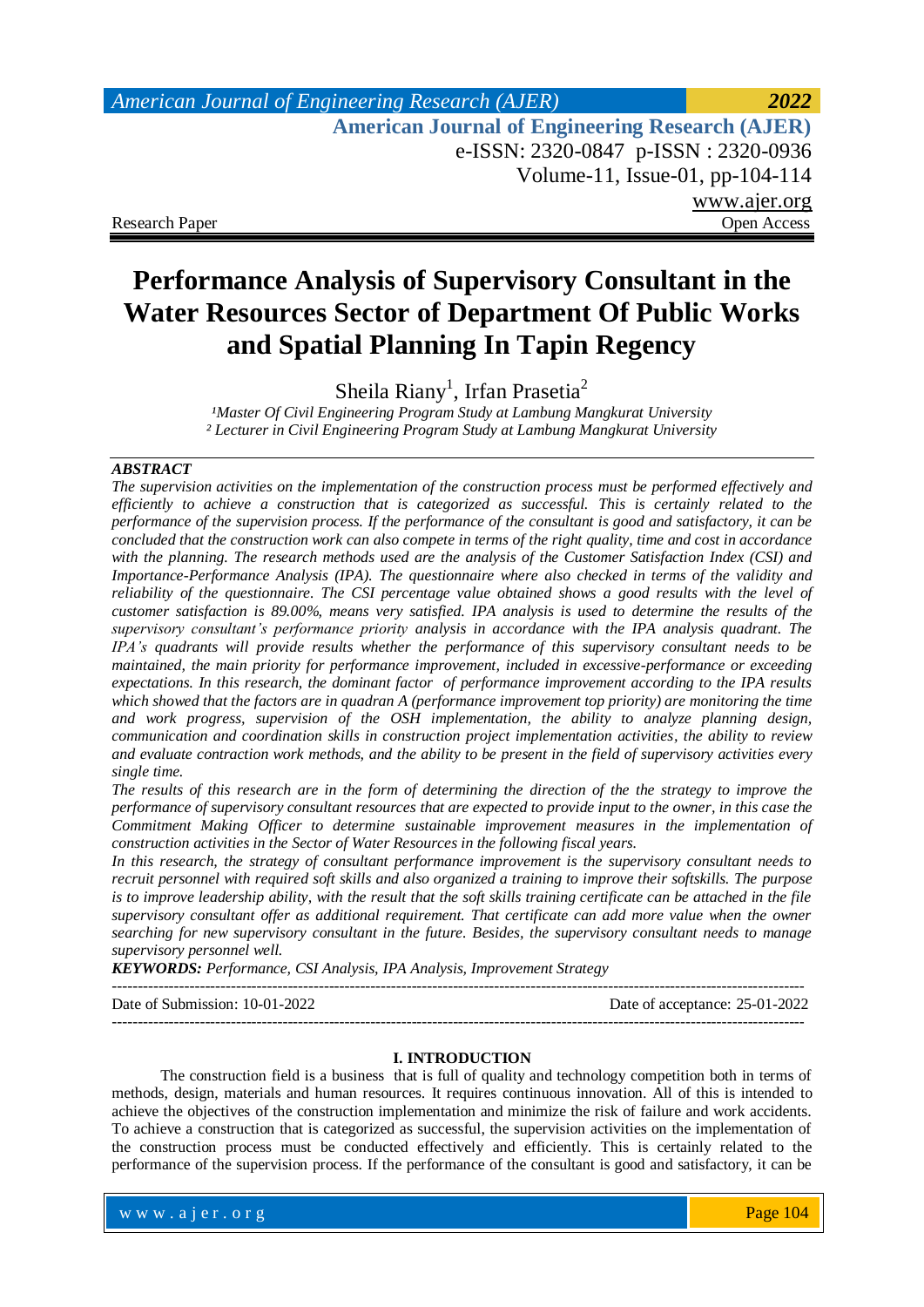concluded that the construction work can also compete in terms of quality, time and cost in accordance with the plan. The Department of Public Works and Spatial Planning of Tapin Regency (in this case is the Water Resources Sector), conducted 64 packages of construction activities and 15 packages of supervision consultant services in the 2020 fiscal year. Due to the limitations of the regional budget, it is necessary that supervision activities for several packages of construction activities are combined into one package. Although it will affect the management of human resource mobilization in the field, this is a challenge that must be faced by the supervisory consultant who approves the written contract. The owner, in this case PPK (The Commitment-Making Officer), needs to obtain information on the performance of its consultant from this contract, to evaluate and supervise the implementation of construction activities as a whole. In addition, the audit of activities results which executed by the Supreme Audit Agency in the implementation of activities projects in the Natural Resources Sector indicate that there are still findings of discrepancies between back-up data and the volume installed in the field every year. The back-up data is carried out and made by the contractor who usually coordinates with the supervisory consultant. The data back-up sheet is always affixed with the signature of the supervisory consultant field supervisor which means approval of the data results that have been made. For this reason, there is a need for a review, where this data error was made, whether it was purely due to the contractor's fault or there was also an error factor from the supervisory consultant. It needs an evaluation to determine steps for continuous improvement in the implementation of construction activities in the Water Resources Sector for the following budget years.

The research related to consultant performance has been conducted by several previous researchers such as Tomigolung (2013), examining the performance of supervisory consultants with the analytical method used is multiple regression analysis. The number of samples available is 33 consultants supervising road and bridge projects in North Sulawesi. The results of this study are the leaders and employees in North Sulawesi Province must pay attention to the important role of these six factors and other factors towards increasing or decreasing the Performance of Supervisory Consultants for each road and bridge project in North Sulawesi Province, in order to ensure development future area. Azwardhana, Hasvivaldi (2019) whose research was conducted on the performance of the management consultant BBPJN XI Banjarmasin. The conclusion from this research is that the overall performance of the management consultant BBPJN XI Banjarmasin can be categorized as satisfactory, however, special attention is given to the indicators with the lowest scores in each aspect of performance. It can be concluded from the analysis that the indicators with the lowest value for each aspect of performance need attention because they show the lowest index values such as indicators of communication and coordination skills, indicators of document management responsibility, indicators of attendance discipline, and indicators of gathering input. There is also research that has been conducted by Noor, Ahsan (2020). The research was conducted on the performance of supervisory consultants who have conducted a bridge project supervision of the BBPJN XI Banjarmasin. The results concluded that indicators in the top priority category need attention since they showed the lowest quadrant is an indicator of communication and coordination skills in construction project implementation activities. The main strategy that needs to be done for the quadrant according to the researcher is to choose a Chief Inspector who is experienced and check the workers' certificate of expertise, therefore they can properly maintain the project and avoid construction failures.

The difference between this research and the previous one is that in the previous research, the supervisory consultant did not supervise several construction activities in one package at once as is currently applicable in the Natural Resources Sector of DPUPR (Department of Public Works and Spatial Planning) in Tapin Regency, so it was deemed necessary to conduct research related to performance analysis of supervisory consultants in the Sector of Water Resources of DPUPR in Tapin Regency.

#### Preliminary Studies

### **II. RESEARCH METHOD**

To formulate the research problems, the preliminary study was conducted by studying the work contract between the CMO (*PPK*) and the supervisory consultant, conducting discussions and seeking information about the implementation of the supervision consultant contract as well as preliminary observations in the Water Resources Sector of the DPUPR in Tapin Regency.

The result of this activity is the

discovery of allegations of aspects of the supervisory consultant's performance that need to be improved. Preliminary studies are also carried out by seeking information from written sources such as journals, books, texts, applicable regulations and taking into account all related aspects in order to achieve the objectives and thus the implementation of the work can be optimized. Afterwards, the results from the future work can be appropriated for the requirements specified in the Terms of Reference.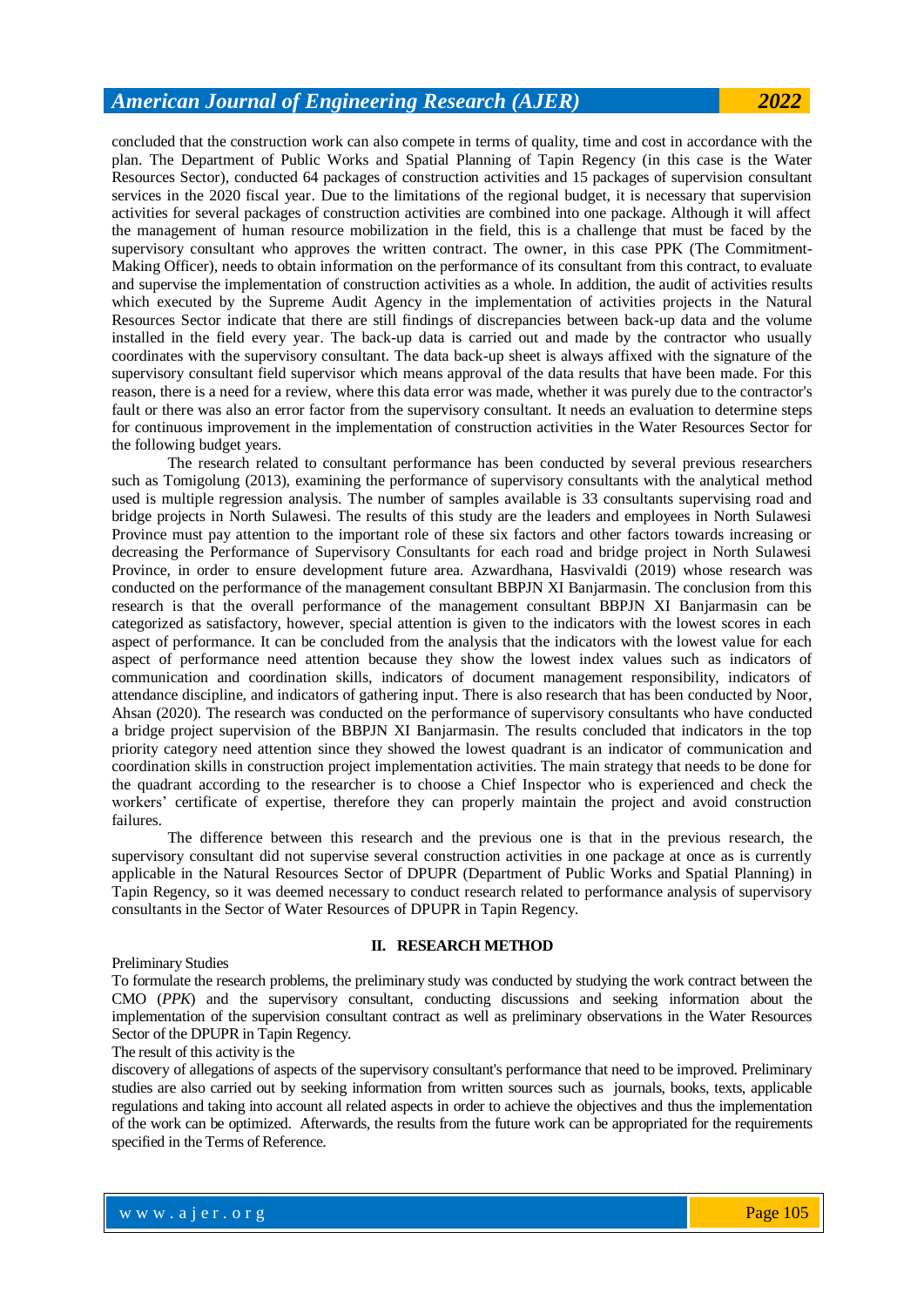Determination of Performance Indicators

It consists of the independent variable (X) called the supervisory consultant performance satisfaction variable and the dependent variable (Y) called the consultant's performance expectation variable.

Primary Data Collection

Questionnaire

The data collection instrument is a series of questionnaires consisting of several questions and is divided into two categories of assessment, called an assessment of the satisfaction of the consultant's performance and an assessment of the consultant's performance expectations. The answers are selected based on the answer options and are marked with five codes as mentioned in Table II.2.

| Table II.2 Respondent's Answer Scoring Code |            |                               |                  |  |  |  |  |
|---------------------------------------------|------------|-------------------------------|------------------|--|--|--|--|
| <b>Scoring</b>                              | Code       |                               | <b>Score</b>     |  |  |  |  |
|                                             | <b>SP</b>  | Very Satisfied                | Very Important   |  |  |  |  |
| $\overline{2}$                              | P          | Satisfied                     | Important        |  |  |  |  |
| 3                                           | CР         | <b>Sufficiently Satisfied</b> | Quite Important  |  |  |  |  |
| 4                                           | TP         | Dissatisfied                  | Not Important    |  |  |  |  |
| 5                                           | <b>STP</b> | Very Dissatisfied             | Very Unimportant |  |  |  |  |

The steps of data processing in this research include editing, coding, and scoring are as follows:

1. Editing

The data that has been collected is edited based on the category of analysis of performance satisfaction and analysis of consultant performance expectations.

2. Coding

Each respondent who gives an opinion is given a code with a serial number according to the position, experience, gender and level of education.

3. Scoring

Afterwards, the data is given a score with a percentage score of each answer by each respondent from each indicator in the questionnaire. The respondents' answers score in this study refers to a scale of 5 point, so the lowest respondent's answer score is 1 and the highest answer score is 5. A scale of 5 levels of respondents' answers to the expectations and performance of the supervisory consultant as in Table III.3

|                        | Table II.5 Respondent s Allswer weight value Scale |                      |  |  |  |  |
|------------------------|----------------------------------------------------|----------------------|--|--|--|--|
| <b>Expected</b>        | Performance                                        | <b>Answer Weight</b> |  |  |  |  |
| Very Satisfied         | Very Important                                     | 5,00                 |  |  |  |  |
| Satisfied              | Important                                          | 4,00                 |  |  |  |  |
| <b>Ouite Satisfied</b> | Quite Important                                    | 3,00                 |  |  |  |  |
| Dissatisfied           | Not Important                                      | 2,00                 |  |  |  |  |
| Very Dissatisfied      | Very Unimportant                                   | 1,00                 |  |  |  |  |

Table II.3 Respondent's Answer Weight Value Scale

Priority Factor Analysis

The IPA method will be used to analyze the priority factors for improving the performance of the supervisory consultant. The priority factor is the research indicator/variable which is included in quadrant A (Main Priority). **Observation** 

To find out how the method of implementation in the sector is carried out by supervisory consultants, it is necessary to make observations that aim to analyze how consultants conduct supervision on the implementation of construction activities. Whether the method of executing the work is in accordance with what has been stated in the Term of Reference (TOR) made by the CMO. This is important to the satisfaction of the owner (in this case is the CMO of the activities) with the performance of the consultants. Observations are also made to check the suitability of IPA analysis results with implementation in the sector.

Development of Improvement Strategy Direction

According to the results of the respondents' answers to the questionnaire, the results can be concluded to be a factor that affects the performance of the supervisory consultant. Then, the results of data collection were analyzed using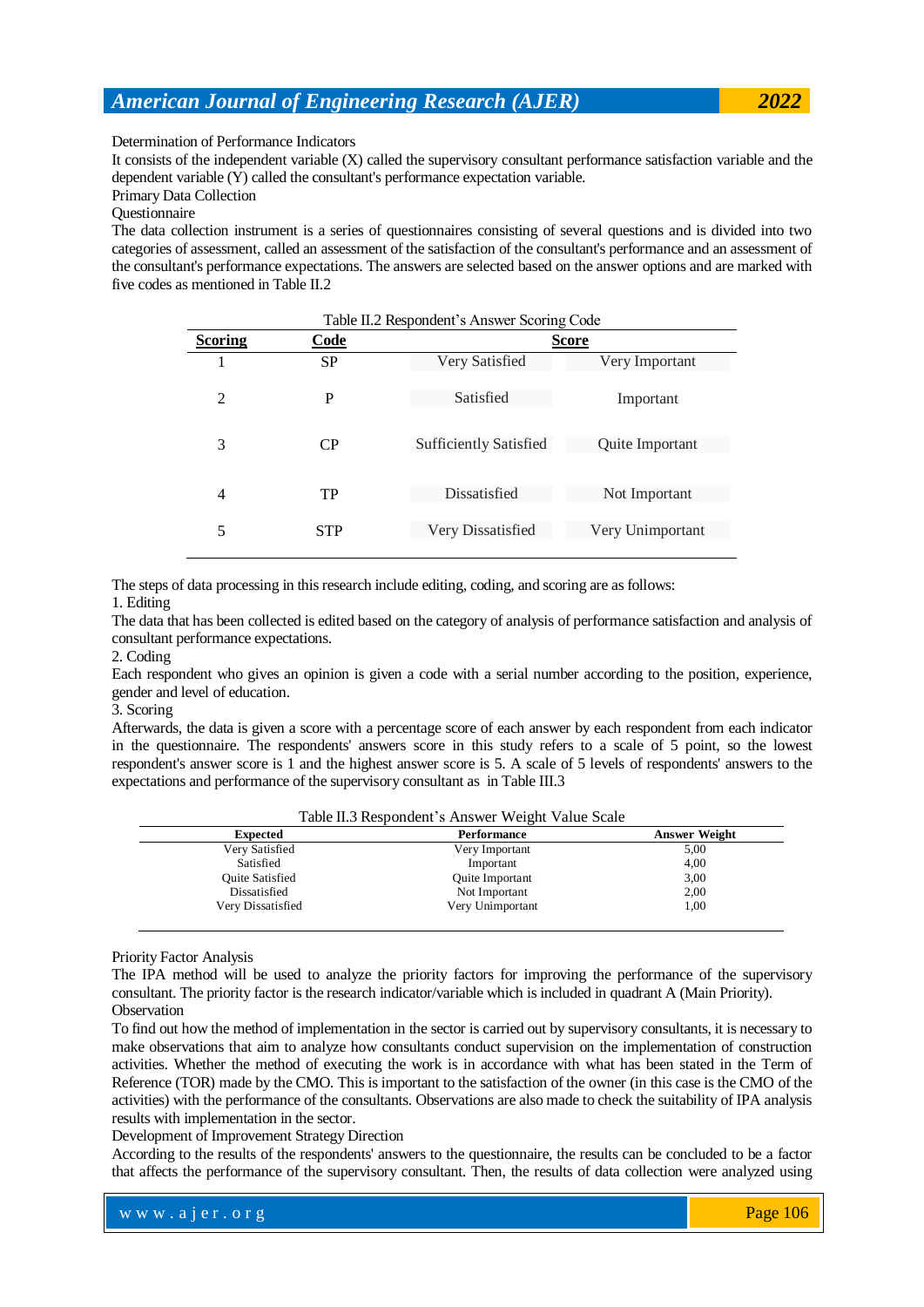Importance Performance Analysis (IPA). The first stage of the IPA results as seemed in Figure II.1. According to the matrix results, the variables in zone A or the main priority will be the focus of determining the strategy for improving the performance of the supervisory consultant.

After finding the results of the IPA, it will be checked again based on the results of field observations. Are the results of the IPA directly proportional to the results of the observations or vice versa? If the performance level of the supervisory consultant based on the results of IPA and observations is known, strategic steps to improve the consultant's performance can be arranged.

Respondents Profile

### **III. RESULTS AND DISCUSSION**

In this study, the respondents were the parties involved in the performance measurement indicators of the supervisory consultants at the DPUPR of Tapin Regency in the Water Resources Sector, called Commitment Making Officers, Technical Implementing Officers for Supervisory Consultant Activities, Technical Implementation Officers for Physical Activities, Field Supervisors, Teams Receiving Work Results and other parties. Implementing Contractor who feel the impact of the supervisory consultant's performance, thus the answer is expected to be more actual. In addition to the number of distributed questionnaire and the limited time, the biggest obstacle was the distribution of this questionnaires coincided with the pandemic situation due to the spread of the covid-19 virus. Therefore, the questionnaires distribution is conducted online.

Respondents involved in this research consist of:

a. The DPUPR of Tapin Regency for natural resources sector i.e. *SDA* as the CMO who felt the impact of the supervisory consultant's performance was 1 respondent.

b. The DPUPR of Tapin Regency for *SDA* as the Supervisory Consultant of Technical Activities Executive Officers i.e. *PPTK* who felt the impact of the supervisory consultant's performance was 1 respondent.

c. The DPUPR of Tapin Regency for Natural Resources as the Physical of *PPTK* who felt the impact of the supervisory consultant's performance were 4 respondents.

d. The DPUPR for *SDA* of Tapin Regency as the Field Supervisor who felt the impact of the performance of the supervisory consultant was 5 respondents.

e. The DPUPR of Tapin Regency for the Natural Resources Sector as the Team of Work Recipients who felt the impact of the supervisory consultant's performance were 5 respondents.

The Physical Activities Contractors who felt the impact of the supervisory consultant's

### Table III.1 Respondent's Position and Agency

| N              | <b>Institution</b><br><b>Position</b> |                                    | <b>Total</b> | <b>Presentation</b> |
|----------------|---------------------------------------|------------------------------------|--------------|---------------------|
| $\bf{0}$       |                                       |                                    |              |                     |
| $\mathbf{1}$   | <b>DPUPR</b>                          | <b>CMO</b>                         | 1 Person     | 2.85%               |
| 2              | <b>DPUPR</b>                          | <b>PPTK</b> Supervision Consultant | 1 Person     | 2.85%               |
| 3              | <b>DPUPR</b>                          | <b>PPTK</b> Physical               | 4 Persons    | 11.43%              |
| $\overline{4}$ | <b>DPUPR</b>                          | <b>Field Supervisor</b>            | 5 Persons    | 14.28%              |
| 5              | <b>DPUPR</b>                          | Recipient Team of Work             | 5 Persons    | 14.28%              |
| 6              | PT. Marata Cipta Sarana               | <b>President Director</b>          | 1 Person     | 2.85%               |
| 7              | CV. Sinar Pelita                      | <b>President Director</b>          | 1 Person     | 2.85%               |
| 8              | CV. Sahabat Sarana Teknik Mandiri     | Director                           | 1 Person     | 2.85%               |
| 9              | CV. Bintang Kecil                     | Director                           | 1 Person     | 2.85%               |
| 10             | CV. Mitra Utama Mandiri               | Director                           | 1 Person     | 2.85%               |
| 11             | CV. Harapan                           | Director                           | 1 Person     | 2.85%               |
| 12             | CV. Rezky Mulia Pelita                | Director                           | 1 Person     | 2.85%               |
| 13             | CV. Sekumpul                          | Director                           | 1 Person     | 2.85%               |
| 14             | CV. Keluarga Borneo                   | Director                           | 1 Person     | 2.85%               |
| 15             | CV. Hafiza                            | Director                           | 1 Person     | 2.85%               |
| 16             | CV. Ronoro & Coy                      | Director                           | 1 Person     | 2.85%               |
| 17             | CV. Amanah Raya                       | <b>Technical Manager</b>           | 1 Person     | 2.85%               |
| 18             | PT. Arya Jaya Karya                   | Project Manager                    | 1 Person     | 2.85%               |
| 19             | CV. Shofadina                         | Field Implementer                  | 1 Person     | 2.85%               |
| 20             | PT. Prakarsa Teknindo Pembangunan     | Field Executor                     | 1 Person     | 2.85%               |
| 21             | CV. Sinar Harapan                     | Field Implementer                  | 1 Person     | 2.85%               |
| 22             | CV. Anugerah Bintang Cemerlang        | <b>OSH Officer</b>                 | 1 Person     | 2.85%               |
| 23             | PT. Kelana Multi Konstruksi           | Staff                              | 1 Person     | 2.85%               |
| 24             |                                       | Architects                         | 1 Person     | 2.85%               |
|                |                                       | <b>Total</b>                       | 35 Persons   | 100%                |

Primary Data Processing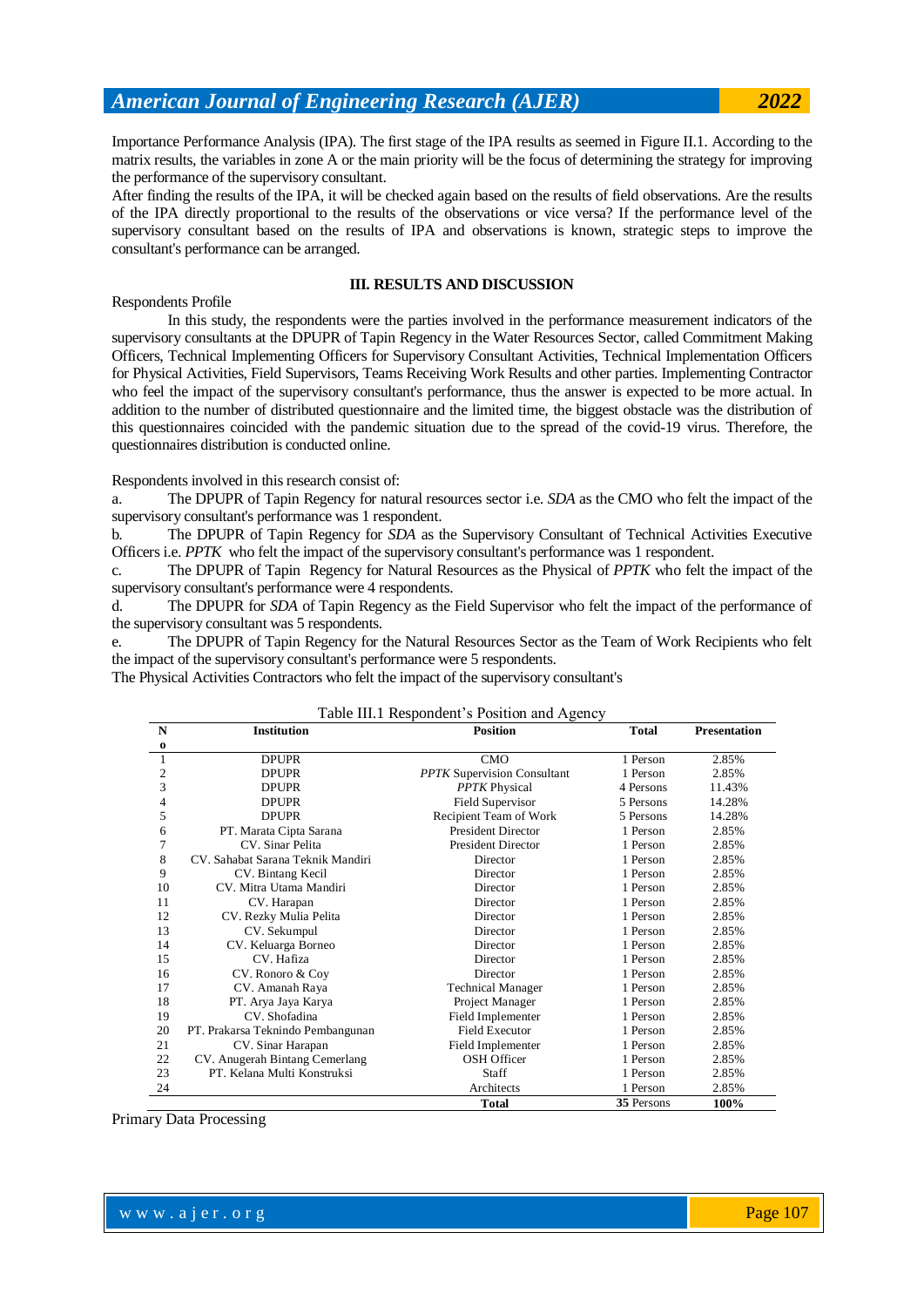Inclusion of Instrument Code Questionnaire Question

Before beginning the calculation of the analysis, it is necessary to provide a code in the questionnaire question instrument to make it easier to distinguish the question variables given to respondents. The code for this instrument is shown in Table III.2

|     | Tabel III.2 Questionnare Question Instrument Code |                                                                                         |                |  |  |  |
|-----|---------------------------------------------------|-----------------------------------------------------------------------------------------|----------------|--|--|--|
| No. | <b>Indicator</b>                                  | <b>Instrument Question</b>                                                              | Code           |  |  |  |
|     | Document                                          | <b>Expert Qualification Documents</b>                                                   | D.I            |  |  |  |
|     |                                                   | Analysis of adding less volume of work                                                  | D.2            |  |  |  |
|     |                                                   | Reporting on work progress activities                                                   | D.3            |  |  |  |
|     |                                                   | Reporting the results of supervision activities                                         | D.4            |  |  |  |
| 2   | Supervision                                       | Quality Control of Construction Implementation                                          | P.I            |  |  |  |
|     |                                                   | Supervision of construction work methods                                                | P.2            |  |  |  |
|     |                                                   | Monitoring of time and work progress                                                    | P.3            |  |  |  |
|     |                                                   | Monitoring the progress of financial absorption                                         | P.4            |  |  |  |
|     |                                                   | Supervision of the implementation of OSH                                                | P.5            |  |  |  |
| 3   | Ability                                           | Ability to analyze planning design                                                      | K.I            |  |  |  |
|     |                                                   | Ability to communicate and coordinate in construction project implementation activities | K <sub>2</sub> |  |  |  |
|     |                                                   | Ability to review and evaluate construction implementation methods                      | K.3            |  |  |  |
|     |                                                   | Ability to always be present in supervisory activities in the field                     | K.4            |  |  |  |
|     |                                                   | Ability to attend PHO activity audits                                                   | K.5            |  |  |  |

# Questionnaire Result Data Recapitulation

To answer the questionnaire is by giving a check  $(\sqrt{})$  mark on one of the most appropriate answers according to the respondent. The assessment is carried out based on a scale of 1 to 5 which has the following meanings:

Scale 5 for  $SP$  = Very Satisfied

Scale 4 for  $P = S \text{a}$ 

Scale 3 for  $CP$  = Quite Satisfied Scale 2 for  $KP$  = Unsatisfied

Scale 1 for  $STP = Very Dis satisfied$ 

### Table III.3 Test Results Validity of Consultant Performance Satisfaction

| $\bf No$     | <b>Performance Aspect</b> | Variable         | ${\bf R}$ | <b>Result</b> |
|--------------|---------------------------|------------------|-----------|---------------|
| $\mathbf{1}$ | Document                  | $\overline{D.I}$ | 0.868     | Valid         |
|              |                           | $D.2\,$          | $0.802\,$ | Valid         |
|              |                           | D.3              | 0.932     | Valid         |
|              |                           | D.4              | 0.890     | Valid         |
| $\sqrt{2}$   | Supervision               | P.I              | 0.897     | Valid         |
|              |                           | P.2              | 0.895     | Valid         |
|              |                           | P.3              | 0.844     | Valid         |
|              |                           | $\it P.4$        | 0.773     | Valid         |
|              |                           | P.5              | 0.768     | Valid         |
| 3            | Ability                   | K.I              | 0.897     | Valid         |
|              |                           | K.2              | 0.895     | Valid         |
|              |                           | $K.3$            | 0.844     | Valid         |
|              |                           | K.4              | 0.773     | Valid         |
|              |                           | K.5              | 0.768     | Valid         |

www.ajer.org where  $\mathcal{L} = \mathcal{L} \left( \mathcal{L} \right)$  is the set of  $\mathcal{L} \left( \mathcal{L} \right)$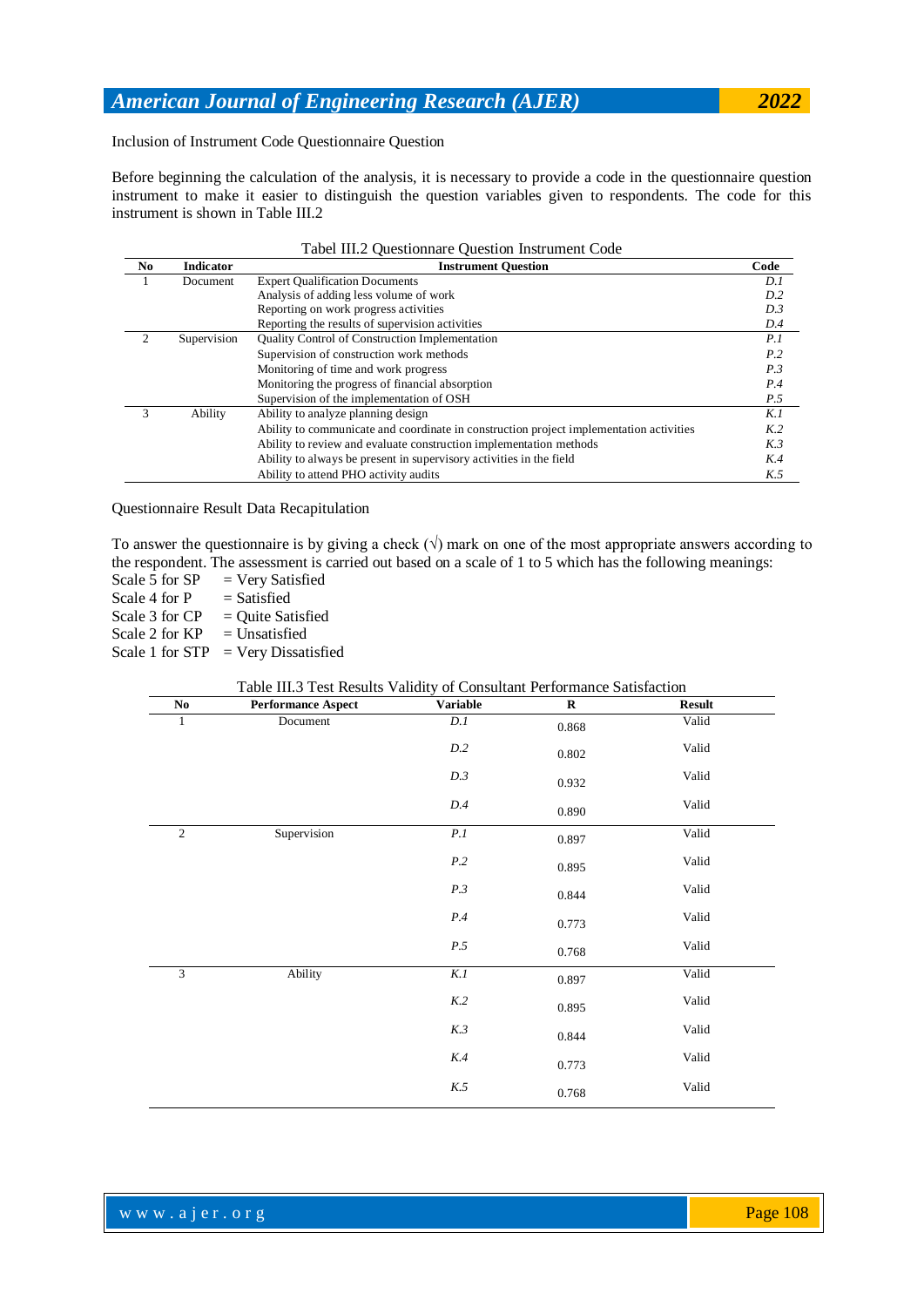| No.          | <b>Performance Aspect</b> |     | <b>Variable</b> |       | $\bf R$ | <b>Result</b> |
|--------------|---------------------------|-----|-----------------|-------|---------|---------------|
| $\mathbf{1}$ | Document                  |     | D.1             |       | 0.886   | Valid         |
|              |                           |     | D.2             |       | 0.858   | Valid         |
|              |                           |     | D.3             |       | 0.888   | Valid         |
|              |                           |     | $D.4\,$         |       | 0.873   | Valid         |
|              | Supervision               | P.1 |                 | 0.897 |         | Valid         |
|              |                           | P.2 |                 | 0.895 |         | Valid         |
|              |                           | P.3 |                 | 0.844 |         | Valid         |
|              |                           | P.4 |                 | 0.773 |         | Valid         |
|              |                           | P.5 |                 | 0.768 |         | Valid         |
|              | Ability                   | K.1 |                 | 0.770 |         | Valid         |
|              |                           | K.2 |                 | 0.893 |         | Valid         |
|              |                           | K.3 |                 | 0.684 |         | Valid         |
|              |                           | K.4 |                 | 0.802 |         | Valid         |
|              |                           | K.5 |                 | 0.811 |         | Valid         |
|              |                           |     |                 |       |         |               |

### Table III.5 Test Results Reliability of Consultant Performance Satisfaction

| N <sub>0</sub> | <b>Performance Aspect</b> | <b>Variable</b> | $\mathbf{A}$ | <b>Result</b> |
|----------------|---------------------------|-----------------|--------------|---------------|
| 1              | Document                  | D.I             | 0.860        | Reliable      |
|                |                           | D.2             | 0.891        | Reliable      |
|                |                           | D.3             | 0.832        | Reliable      |
|                |                           | D.4             | 0.850        | Reliable      |
| 2              | Supervision               | P.I             | 0.791        | Reliable      |
|                |                           | P.2             | 0.815        | Reliable      |
|                |                           | P.3             | 0.773        | Reliable      |
|                |                           | P.4             | 0.797        | Reliable      |
|                |                           | P.5             | 0.865        | Reliable      |
| 3              | Ability                   | K.1             | 0.919        | Reliable      |
|                |                           | K.2             | 0.908        | Reliable      |
|                |                           | K.3             | 0.918        | Reliable      |
|                |                           | K.4             | 0.900        | Reliable      |
|                |                           | K.5             | 0.910        | Reliable      |

|                | Table III.6 Result of CSI Method Calculation |       |            |            |      |       |  |  |
|----------------|----------------------------------------------|-------|------------|------------|------|-------|--|--|
| N <sub>0</sub> | <b>Performance Aspect</b>                    | WF(%) | WSi        |            |      |       |  |  |
|                |                                              |       | <b>MIS</b> | <b>MSS</b> |      |       |  |  |
|                | Document                                     | D.1   | 4.43       | 3.77       | 7.57 | 32.44 |  |  |
|                |                                              | D.2   | 4.44       | 3.54       | 7.11 | 31.08 |  |  |

www.ajer.org where  $\mathcal{L} = \mathcal{L} \left( \mathcal{L} \right)$  is the set of  $\mathcal{L} \left( \mathcal{L} \right)$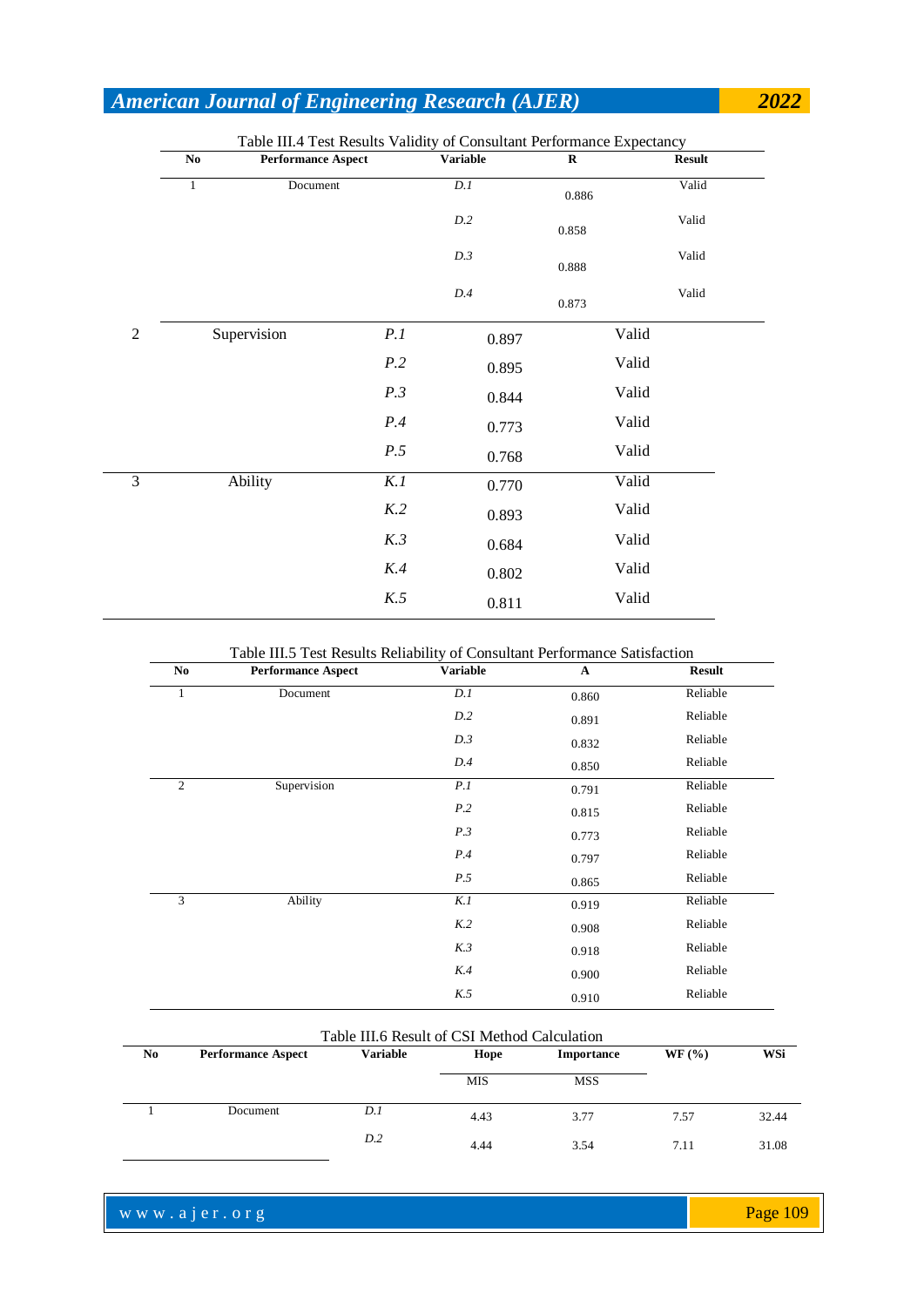|                | <b>American Journal of Engineering Research (AJER)</b> |     |       |       |        | 2022   |
|----------------|--------------------------------------------------------|-----|-------|-------|--------|--------|
|                |                                                        | D.3 | 4.40  | 3.63  | 7.28   | 32.04  |
|                |                                                        | D.4 | 4.20  | 3.51  | 7.05   | 29.62  |
| $\overline{c}$ | Supervision                                            | P.I | 4.51  | 3.66  | 7.34   | 33.13  |
|                |                                                        | P.2 | 4.42  | 3.48  | 7.00   | 30.98  |
|                |                                                        | P.3 | 4.57  | 3.46  | 6.94   | 31.72  |
|                |                                                        | P.4 | 4.43  | 3.77  | 7.57   | 33.52  |
|                |                                                        | P.5 | 4.46  | 3.43  | 6.88   | 30.67  |
| 3              | Ability                                                | K.1 | 4.60  | 3.54  | 7.11   | 32.71  |
|                |                                                        | K.2 | 4.46  | 3.54  | 7.11   | 31.69  |
|                |                                                        | K.3 | 4.54  | 3.48  | 7.00   | 31.78  |
|                |                                                        | K.4 | 4.48  | 3.28  | 6.59   | 29.58  |
|                |                                                        | K.5 | 4.57  | 3.71  | 7.45   | 34.08  |
|                | Amount                                                 |     | 62.31 | 49.83 | 100.00 | 445.03 |

MIS (Mean Important Score) : The average value of each aspect Satisfaction MSS (Mean Satisfaction Score) : The average value of each aspect Hope

WF (Weight Factors):MIS score percentage

WSi (Weight Score):Multiplication between Weight Factors (WF) and Mean Satisfaction Score (MSS)

CSI (Customer Satisfaction Index):Performance Satisfaction Index

Based on the results of data processing, it can be seen that the average value of each supervisory consultant's performance satisfaction is Mean Important Score (MIS) and the average value of each supervisory consultant's performance expectation is Mean Satisfaction Score (MSS). The highest performance expectation of the supervisory consultant (MIS) is the ability to analyze the planning design with a performance score of 4.60 and the attribute that has the lowest performance is the reporting document on the results of supervision and supervision activities of time and work progress with a performance score of 4.20. In addition, the average value obtained from each of the highest performance expectations of supervisory consultants (MSS) is the qualification document for experts and supervision of the progress of financial absorption with an expected score of 3.77 and the ability to always be present in supervisory activities in the field gets the lowest expected score of 3.28.

The analysis results using the Customer Satisfaction Index (CSI) method show that the performance level of the supervisory consultant for the Natural Resources Sector is 89.00%, which means the value is in the very satisfied category as shown in the table of satisfaction value index. This shows that the Water Resources Sector who feels the impact of the supervisory consultant's performance is very satisfied with the performance of the supervisory consultant. However, the supervisory consultant must be consistent and continue to improve performance, especially the ability to always be present in supervisory activities in the field

#### Importance Performance Analysis (IPA)

Importance Performance Analysis is an analysis technique used to identify which of the important performance factors that must be performed by an organization to fulfill the satisfaction of their consumers.

Analysis of the priority level of the supervisory consultant's performance in the Water Resources Sector is using the IPA (Importance Performance Analysis) method. To see the results of the priority analysis of the supervisory consultant's performance using the IPA method, it will be explained in Table III.7.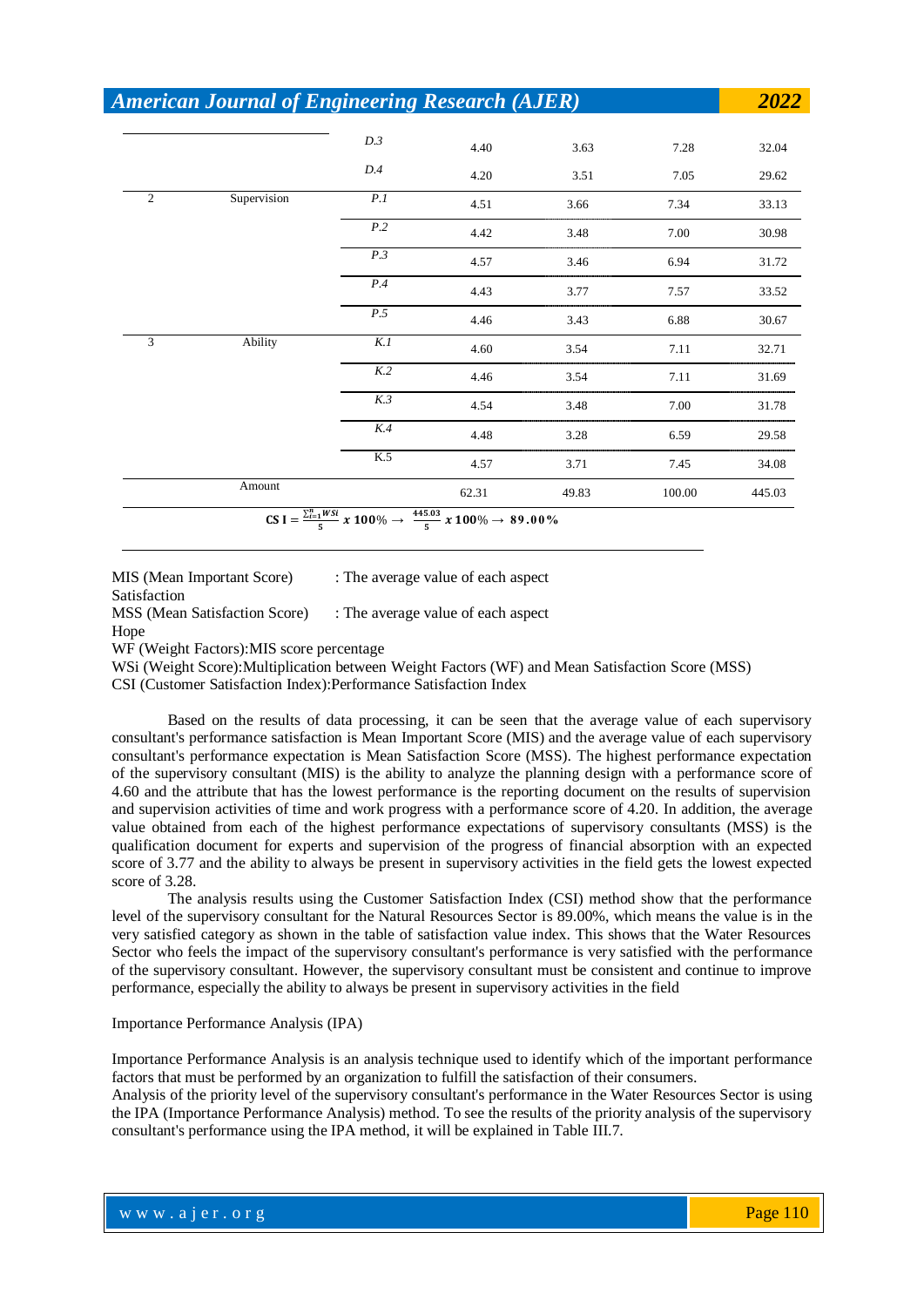|                | Table III.7 IPA Analysis |                                    |                    |                                         |              |                                                              |  |  |  |
|----------------|--------------------------|------------------------------------|--------------------|-----------------------------------------|--------------|--------------------------------------------------------------|--|--|--|
| N <sub>0</sub> | <b>Questions</b>         | <b>Performance</b><br><b>Score</b> | <b>Performance</b> | <b>Performance</b><br><b>Expectancy</b> | <b>Score</b> | <b>Expectancy</b><br>Level of<br><b>Conformity</b><br>$(\%)$ |  |  |  |
| $\mathbf{1}$   | D.I                      | 132                                | 3.7714             | 150                                     | 4.2857       | 88%                                                          |  |  |  |
| $\overline{2}$ | D.2                      | 124                                | 3.5429             | 153                                     | 4.3714       | 81%                                                          |  |  |  |
| 3              | D.3                      | 127                                | 3.6286             | 154                                     | 4.4000       | 82%                                                          |  |  |  |
| 4              | D.4                      | 123                                | 3.5143             | 147                                     | 4.2000       | 84%                                                          |  |  |  |
| 5              | P.1                      | 128                                | 4.6571             | 158                                     | 4.5143       | 81%                                                          |  |  |  |
| 6              | P.2                      | 122                                | 3.4857             | 155                                     | 4.4286       | 79%                                                          |  |  |  |
| 7              | P.3                      | 121                                | 3.4571             | 160                                     | 4.5714       | 76%                                                          |  |  |  |
| 8              | P.4                      | 132                                | 3.7714             | 155                                     | 4.4286       | 85%                                                          |  |  |  |
| 9              | P.5                      | 120                                | 3.4286             | 156                                     | 4.4571       | 77%                                                          |  |  |  |
| 10             | K.I                      | 124                                | 3.5429             | 161                                     | 4.6000       | 77%                                                          |  |  |  |
| 11             | K <sub>2</sub>           | 124                                | 3.5429             | 156                                     | 4.4571       | 79%                                                          |  |  |  |
| 12             | K.3                      | 122                                | 3.4857             | 159                                     | 4.5429       | 77%                                                          |  |  |  |
| 13             | K.4                      | 115                                | 3.2857             | 157                                     | 4.4857       | 73%                                                          |  |  |  |
| 14             | K.5                      | 130                                | 3.7143             | 160                                     | 4.4571       | 81%                                                          |  |  |  |
|                | Amount                   | 1741                               | 49.8286            | 2181                                    | 62.3143      | 80.025%                                                      |  |  |  |

$$
X = \frac{\Sigma X I}{K} = \frac{49.8286}{14} = 3.5592
$$
\n
$$
Y = \frac{\Sigma Y I}{K} = \frac{62.3143}{14} = 4.4510
$$

After obtaining the X axis and Y axis, the results of the calculation of the IPA analysis are plotted into the IPA graph to get the results of the performance quadrant. The results of the performance quadrant can be seen in Table III.8

| <b>Performance Aspect</b> | No           | Variable      | Coordinate $(x, y)$ | Quadrant     |
|---------------------------|--------------|---------------|---------------------|--------------|
|                           | $\mathbf{1}$ | $D_{-1}$      | 3.77, 4.28          | ${\bf D}$    |
| <b>Document</b>           | 2            | $D_{\cdot 2}$ | 3.54, 3.47          | $\mathsf{C}$ |
|                           | 3            | $D_{.3}$      | 3.62, 4.40          | D            |
|                           | 4            | $D_{\cdot 4}$ | 3.51, 4.20          | $\mathsf{C}$ |
|                           | 5            | $P_{-1}$      | 4.65, 4.51          | B            |
|                           | 6            | $P_{-2}$      | 3.48, 4.42          | $\mathbf C$  |
| <b>Supervisor</b>         | 7            | $P_{\cdot 3}$ | 3.45, 4.57          | A            |
|                           | 8            | $P_{-4}$      | 3.77, 4.42          | D            |
|                           | 9            | $P_{\cdot 5}$ | 3.42, 4.45          | A            |
|                           | 10           | $K_{\cdot 1}$ | 3.52, 4.60          | A            |
|                           | 11           | $K_{.2}$      | 3.54, 4.45          | A            |
| Capability                | 12           | $K_{-3}$      | 3.48, 4.54          | A            |
|                           | 13           | $K_{.4}$      | 3.28, 4.48          | A            |
|                           | 14           | $K_{.5}$      | 3.71, 4.57          | B            |

Table III.8 Quadrant Results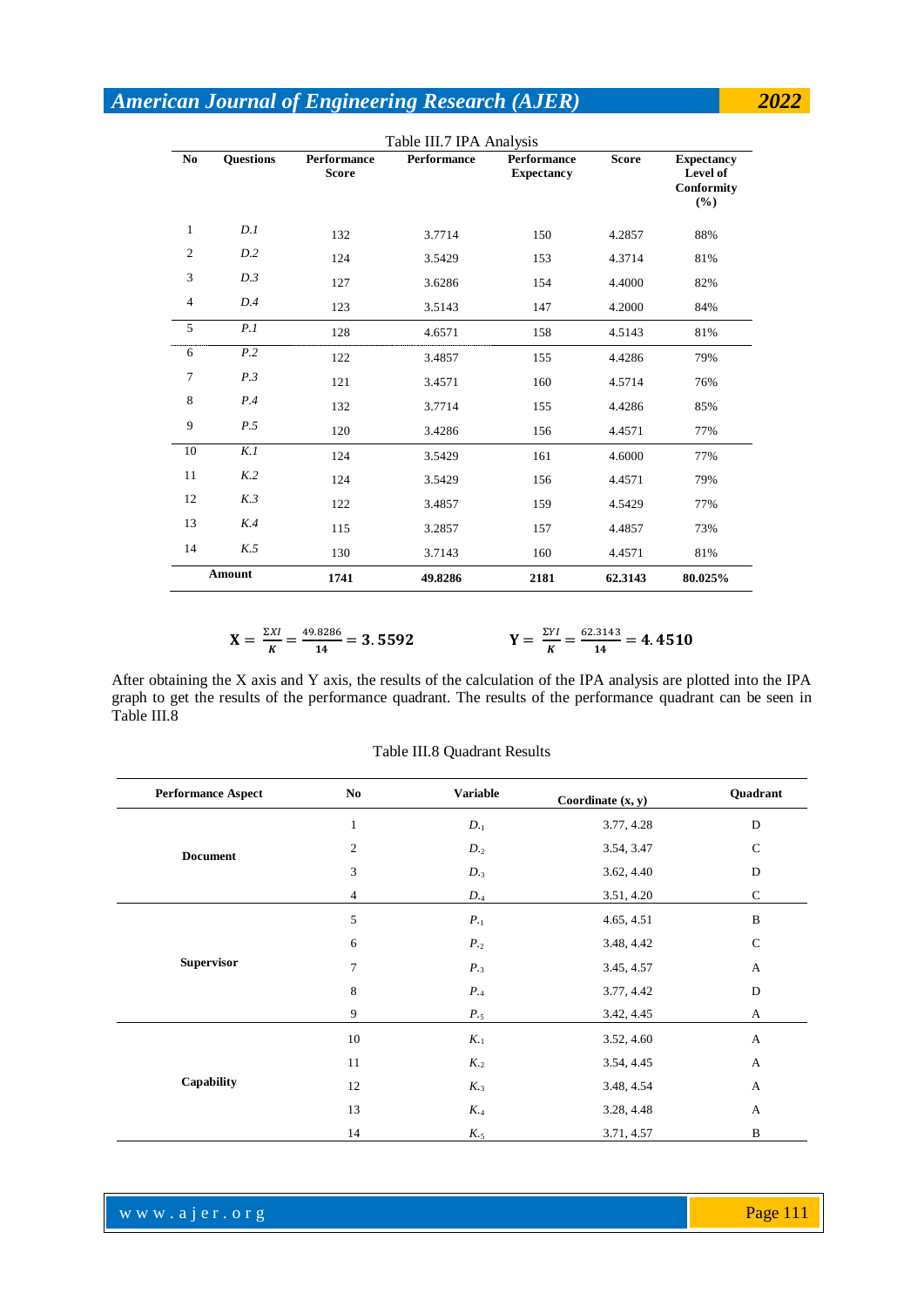

The variables in this quadrant are factors that are considered important and expected by consumers to be fulfilled, but the consultant's performance is considered unsatisfactory, thus in this case the consultant needs to concentrate on allocating the resources they have to improve their performance. After analyzing with IPA, the variables included in this quadrant are:

- 1. Monitoring the time and progress of work.
- 2. Supervision of the implementation of OSH.
- 3. Ability to analyze the planning design.
- 4. Communication and coordination skills in construction project implementation activities.
- 5. Ability to review and evaluate construction work methods.
- 6. Ability to always be present in supervisory activities in the field.

### **Observation**

To find out how the implementation method in the field is executed by the supervisory consultant, it is necessary to make observations that aim to analyze how the consultant supervises the implementation of construction activities. Whether or not the method of carrying out the work hss associated with the TOR made by the CMO. This is important related to the owner satisfaction i.e., the CMO of activities, with the consultants' performance.

### 1. Document

Observations for this variable document are fulfilled by examining the bid documents submitted by the consultant, checking the documents plus or minus the physical volume of work, checking the weekly physical progress report submitted by the consultant and checking the completeness of the results of the consulting activity report submitted by the consultant to the CMO.

According to the results of the observations of the four factors, two of them are in accordance with the results of the questionnaire. Both show more satisfied and very satisfied answers to the consultant's performance. Nevertheless, there is a slight discrepancy in the other two factors called reporting on work progress activities and reporting on the results of supervision activities. The results of the questionnaire shows a number of satisfaction while according to the results of observations there is still a lack of assessment of the performance of these two factors.

2. Observations for monitoring variables are carried out by randomly checking reports on the results of back up data, as built drawings and documentation of physical work, checking the files for disbursement term and visiting work locations at random.

The results of the observations show that the factors that are in the main priority quadrant of improvement are the monitoring factor for the implementation of OSH and the monitoring factor for time and work progress. The observation results show that the difficulty of assertiveness regarding the implementation of OSH by the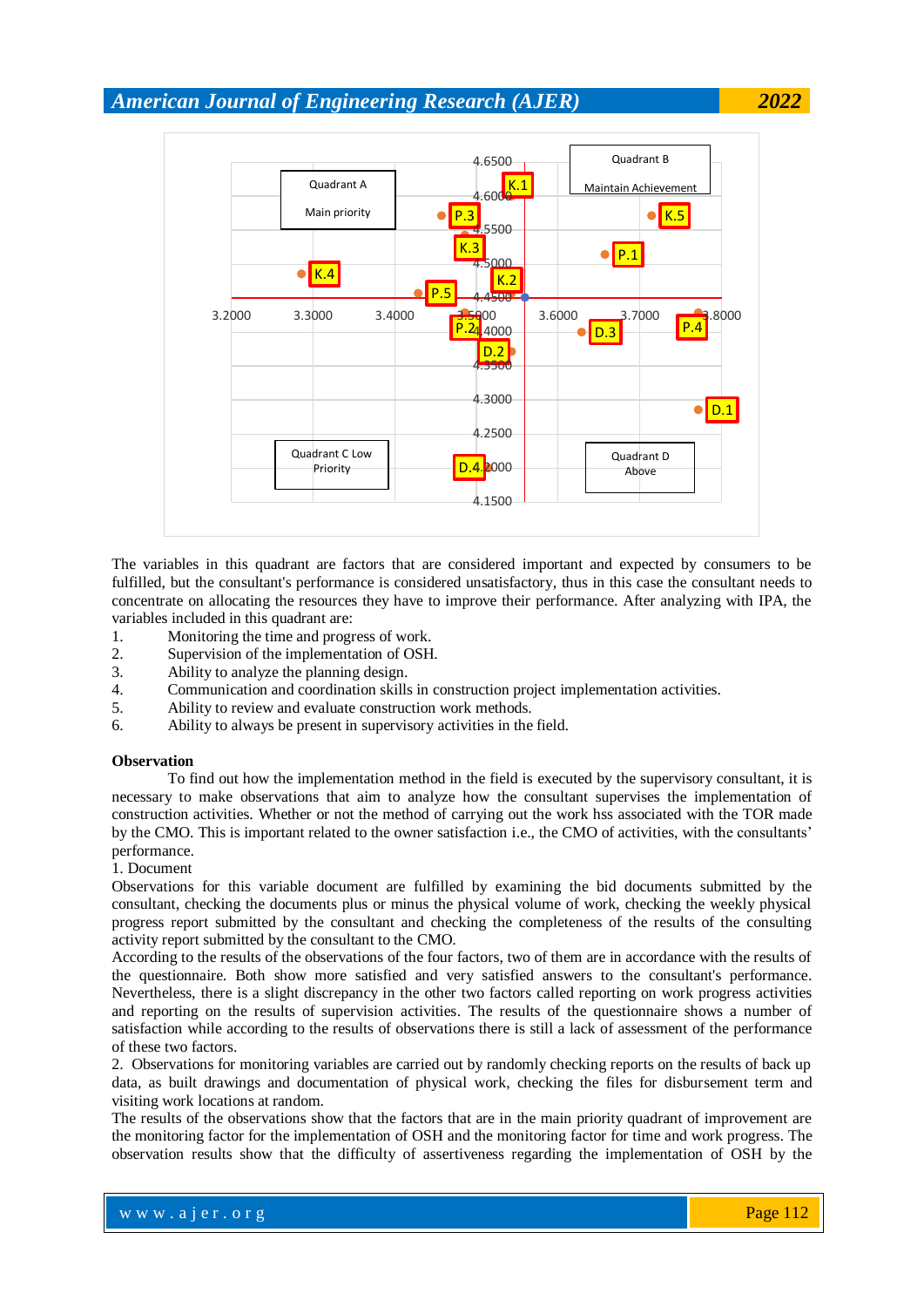supervisory consultant and the dynamic non-technical conditions in several projects also affect the progress of the work.

3. Observations for this capability variable, apart from checking physical work files, are also conducted by direct visits to the project site and observing how consultants work and asking people in the field who are involved in the construction projects including construction workers and community around the location.

Observations show that the supervisory consultant lacks the ability to manage his personnel. This is indicated by the results of observations which show that the supervisory consultant's ability to always be present in the field cannot be fulfilled properly. Likewise, the lack of consultant soft skills such as the ability to communicate and coordinate well because in this case the communication skills possessed by the consultant are expected to be an information link between owners, contractors, construction workers and the surrounding community. Therefore, sometimes there is some information that is too late or untold, regarding project implementation. Likewise, it is the ability to review and evaluate where the consultant's report does not detail the results of the evaluation.

### Performance Improvement Strategy

Improvement Strategy for Quadrant A (top priority) are:

1. Monitoring of work time and progress

For monitoring the time and progress of the work, the consultant is considered still not optimal so that there is still work progress that must be rescheduled.

Improvement Strategies:

The consultant must continuously coordinate regarding the obstacles that occur in the field.

 The consultant must be more careful in preparing the updating time schedule for the implementation to the achievement is in accordance with the agreed targets.

2. Supervision of The Implementation of OSH

Reminding each other the importance of using OSH attributes when working on projects, so as there are no fatal accidents during the work until it is finished.

Improvement Strategies:

 There is a need for firmness in the application of OSH in the field by always reminding the importance of maintaining work safety, especially in the Covid-19 pandemic situation which has not ended.

 Always remind the contractor of the obligation to fulfill PPE for construction workers in accordance with what has been stated in the Real Estimate of Cost contract.

If necessary, emphasize sanctions on contractors if violations of OSH implementation are found.

 Provide an explanation of the sanctions imposed by the government through the regional Covid-19 task force officers which requires the implementation of the project to be postponed for the next 14 days if a positive case of COVID-19 is found. Moreover, the contract can even be terminated if the construction project becomes a new cluster for the spread of Covid-19

3. The Ability to Analyze the Planning Design.

This performance improvement must be directed at efforts to maintain the consultant's ability to read and understand the planning designs that have been made, thus they can provide instructions and directions to the implementing contractors in applying the designs.

Improvement Strategies:

 The supervisory consultant must learn in detail and depth about the planning design and the method of carrying out the work contained in the physical contract of TOR on the construction work package that will be supervised.

 The Planning Section team who previously coordinated with the planning consultant regarding the details of the project to be implemented may assist to understand this planning.

4. The Ability to Communicate and

Coordinate in The Construction Project Implementation Activities.

This performance improvement must be directed at efforts to maintain a coordinating relationship with the parties involved in the implementation of construction. Therefore, no information is not conveyed, or there is a misunderstanding that ultimately results in the disruption of project implementation due to communication that does not run well.

Improvement Strategies:

 The consultant must be able to improve communication skill. It is a tool to convey information between the parties involved in construction projects such as the owner, called the CMO, *PPTK*, technical directors/activity supervisors and the PHO team. Likewise with the contractors, project workers as well as